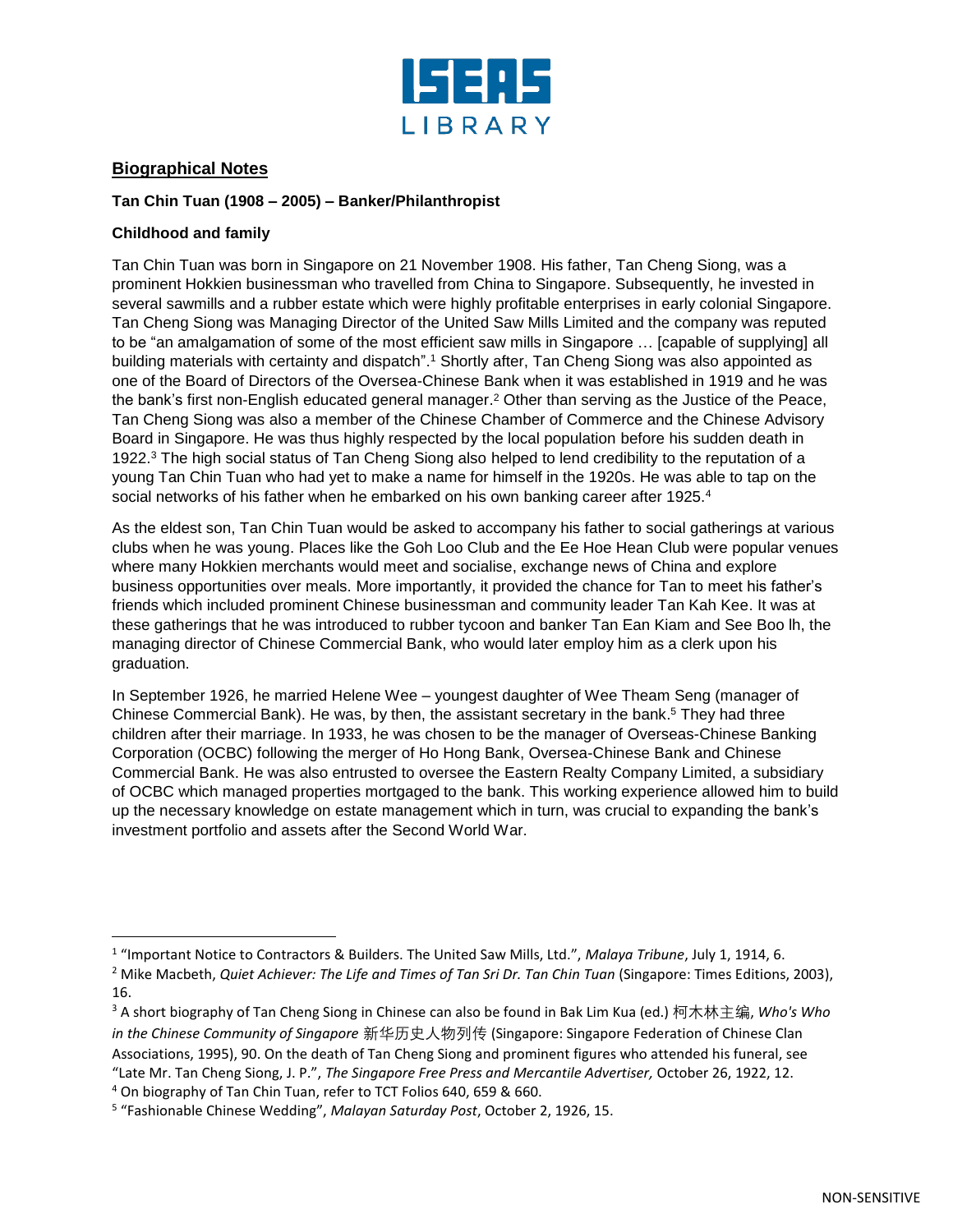

#### **Political involvement in the pre-war era**

In 1939, Tan was appointed as one of the 25 members in the Board of Municipal Commission and it marked the start of his political involvement under the colonial rule. There were many challenges for Tan which include dealing with arrogance from the then British Municipal President William Bartley.<sup>6</sup> Nevertheless, he was able to fulfil the responsibilities entrusted to him and his talents were not unnoticed by Sir John Bagnall. Sir Bagnall was a senior unofficial member of the legislature and Chairman of the Straits Trading Company, a British-founded tin-smelting and mining company incorporated in 1887.<sup>7</sup>

Tan also faced racial discrimination in 1943 when he made his way to Calcutta, India, with his assistant Peck Pia Jim. As a Chinese, Tan was automatically registered as a foreigner instead of a British Subject by the immigration officer. Tan felt indignant at this unfair treatment as it was wrong to assume that all Chinese, regardless of where they were born, can never become a British Subject. Even though he would later receive assistance and protection from the British Ministry, he continued to petition and ask for changes to be made. He wrote letters to various Indian and British government officials voicing his dissatisfaction. He also sought exemption for all British Subjects of Chinese origin from the 1942 Foreigners Ordinance in India.<sup>8</sup> He argued that as long as one carried a British Passport issued in Singapore or Malaya, this should serve as valid proof of their status as British Subjects and they should be granted protection to stay legally in India during the Japanese Occupation.

### **Political involvement after the Second World War**

 $\overline{\phantom{a}}$ 

When the war ended, his outspoken nature and sense of equality led to him being appointed to the British Military Administration Advisory Council in 1945. In 1951, he was appointed as the Deputy President of the Legislative Council, which saw him as the first Chinese to reach high office under the colonial rule in Singapore and Malaya. He was also awarded the Commander of the Most Excellent Order of the British Empire for his public service in that year.

While having a good command of English was crucial to Tan's political involvement, there is still room to explore what are some other factors that had contributed to his outstanding public service career between 1930s and 1950s. For example, some scholars like Chua Ai Lin<sup>9</sup> felt that that it was a growing consciousness of race/racism and ideas of democracy that led to the Anglo-Chinese community playing a more active role in the political scene in Singapore. Others like Mark Ravinder Frost, commented on the tactfulness and pragmatic attitude of the Straits-born Chinese in seeking to bridge colonial and Chinese interests in Singapore during the early 20<sup>th</sup> century.<sup>10</sup> It is thus possible to suggest that Tan possessed many of the qualities mentioned above which made him an ideal candidate to straddle the British and Chinese communities in Singapore.

 $^6$  See TCT\_659, oral history interview with Tan Chin Tuan on page 41. The original words are "[this] Lazarus Rayman was quite a different character from Bartley. Bartley was very colonial. Rayman although still colonial, he tended to be more approachable. His predecessor, a man called Bartley, was not so friendly."

 $7$  On John Bagnall and his role in Straits Trading Co., see K. G. Tregonning, "Straits Tin: A Brief Account of the First Seventy-five Years of The Straits Trading Company, Limited.", *Journal of the Malayan Branch of the Royal Asiatic Society* 36, no. 1 (201) (1963): 79-152.

<sup>8</sup> On Registration of Chinese British Subjects under Foreigners Registration Act, see TCT Folio 8.

<sup>&</sup>lt;sup>9</sup> See Ai Lin Chua, "Nation, Race, and Language: Discussing Transnational Identities in Colonial Singapore, circa 1930", *Modern Asian Studies* 46, no. 2 (2012): 283-302.

<sup>10</sup> See Mark Ravinder Frost, "Transcultural diaspora: The Straits Chinese in Singapore, 1819–1918", *Asia Research Institute Working Paper Series*, no. 10 (Singapore: Asia Research Institute, 2003).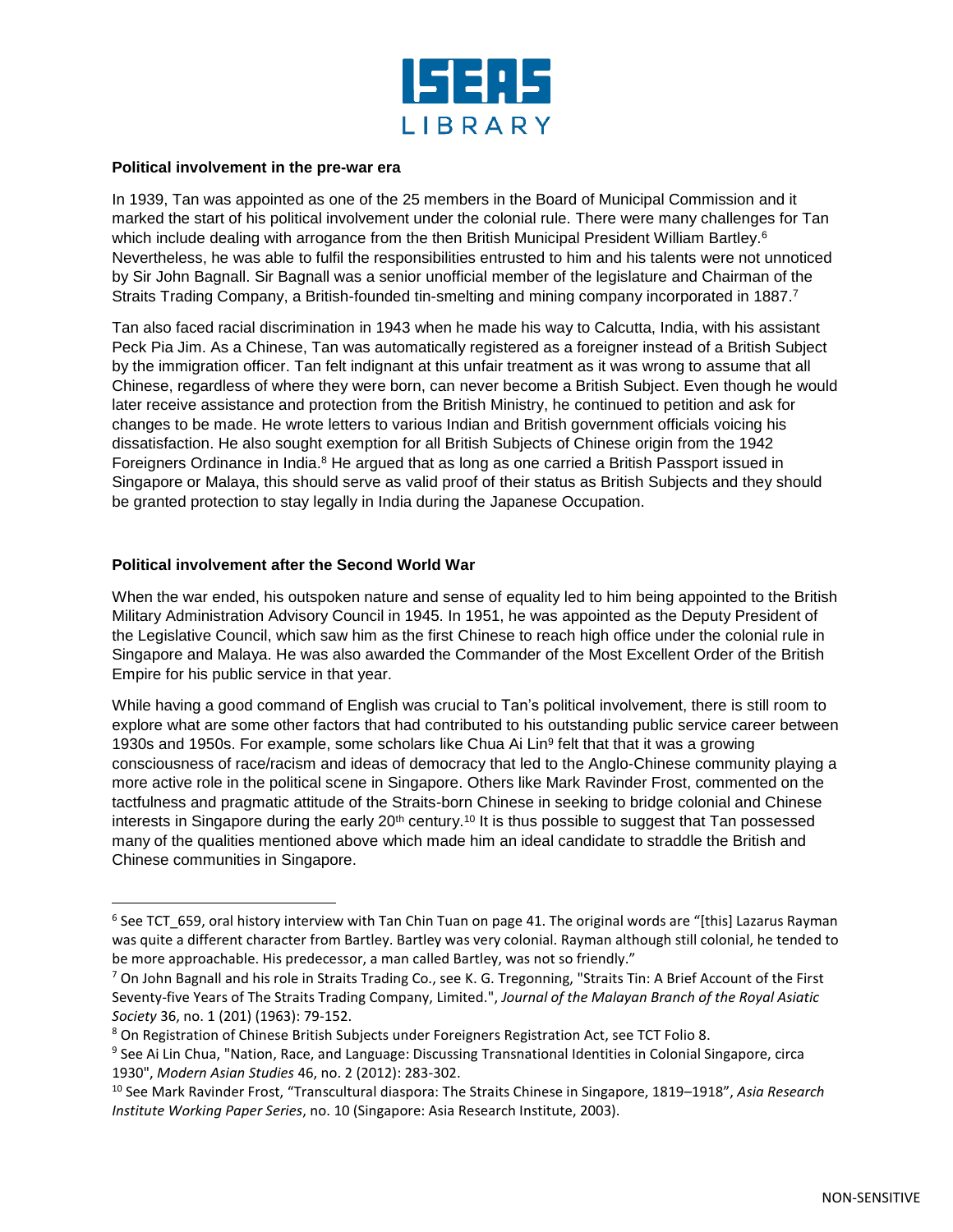

### **Building up his corporate career**

Having retired from public service in 1955, Tan devoted his time and energy to his banking and corporate career. He was also conferred the prestigious title of *Tan Sri* by the Malaysian King Yang di Pertuan Agong in 1969. He sought to achieve steady growth in OCBC and made prudent investments to increase capital for the bank. Over time, this helped to build up the public's confidence in OCBC as well as its international reputation. In 1977, the annual survey conducted by influential New York banking journal *American Banker* listed OCBC as among the top 400 banks in the world in terms of deposits. This was also the first time a Singapore bank had achieved such a high international ranking.<sup>11</sup> By the time Tan retired in 1983, its shareholders funds had increased by more than \$1 billion.<sup>12</sup>

Tan's key to success also lies in his ability to push for innovation such as the introduction of computerisation in banks as early as the 1970s. He was always on the lookout to nurture high-calibre staff like Yong Pung How, Tony Tan and Michael Fam, for the various companies under his charge. He kept a watchful eye on his staff, rewarded those who worked hard and promoted those who excelled. To improve staff welfare, Tan started the OCBC Staff Provident Fund for their retirement. He also allocated a Clubhouse for staff recreation and gave out generous bonuses based on the bank's annual profits.

#### **Personal beliefs and values**

 $\overline{\phantom{a}}$ 

Apart from an illustrious banking career, Tan served as Board member, Director or Chairman of various companies such as the Malayan Breweries Ltd, the Overseas Assurance Corporation Ltd, the Oversea-Chinese Banking Corporation, Wearne Brothers Ltd., Fraser and Neave, Great Eastern Life, Robinson & Company and the Straits Trading Company.<sup>13</sup> He stressed loyalty and integrity among his staff and management. When dealing with business partners and competitors, he was constantly mindful that he should not embarrass others, which was associated with the concept of "saving face" in Chinese culture. This is evident in his dealing with the Philippines brewing conglomerate San Miguel as well as persuading Wong Yew Kee to reform the operations of Applied Engineering Pte Ltd (which was acquired by Wearne Brothers Ltd.) in the 1980s. 14

His personal beliefs included "do not do to others what he does not like others to do to him", which was based on the teachings by Confucius in *The Analects*. He was more than happy to share his good fortune with others, as seen in the setting up of Tan Chin Tuan Foundation for charity in 1976. He also offered gifts and donations to local organisations as well as to overseas institutions like the Needham Research Institute in Cambridge, England.

<sup>12</sup> "OCBC Factsheet," OCBC Official Website, accessed on March 12, 2021,

<sup>11</sup> "Up global ladder for OCBC, UOB", *Business Times*, 24 August 1977, 1.

[https://www.ocbc.com/assets/pdf/media/ocbc\\_factsheet.pdf.](https://www.ocbc.com/assets/pdf/media/ocbc_factsheet.pdf) For key milestones and achievements of OCBC, see TCT Folio 155.

<sup>&</sup>lt;sup>13</sup> For Tan's involvement in the various companies, see TCT 87, TCT 640 and TCT 660.

<sup>14</sup> On San Miguel, see "MBL Investing \$30m to Improve Breweries", *Business Times*, January 10, 1984, 14; on Applied Engineering Pte Ltd, see "Wearnes to Acquire Engineering Company", *Business Times*, October 2, 1979, 1. Also see TCT\_198 & TCT\_377 which documented the way Tan Chin Tuan dealt with San Miguel and Applied Engineering Pte Ltd respectively.